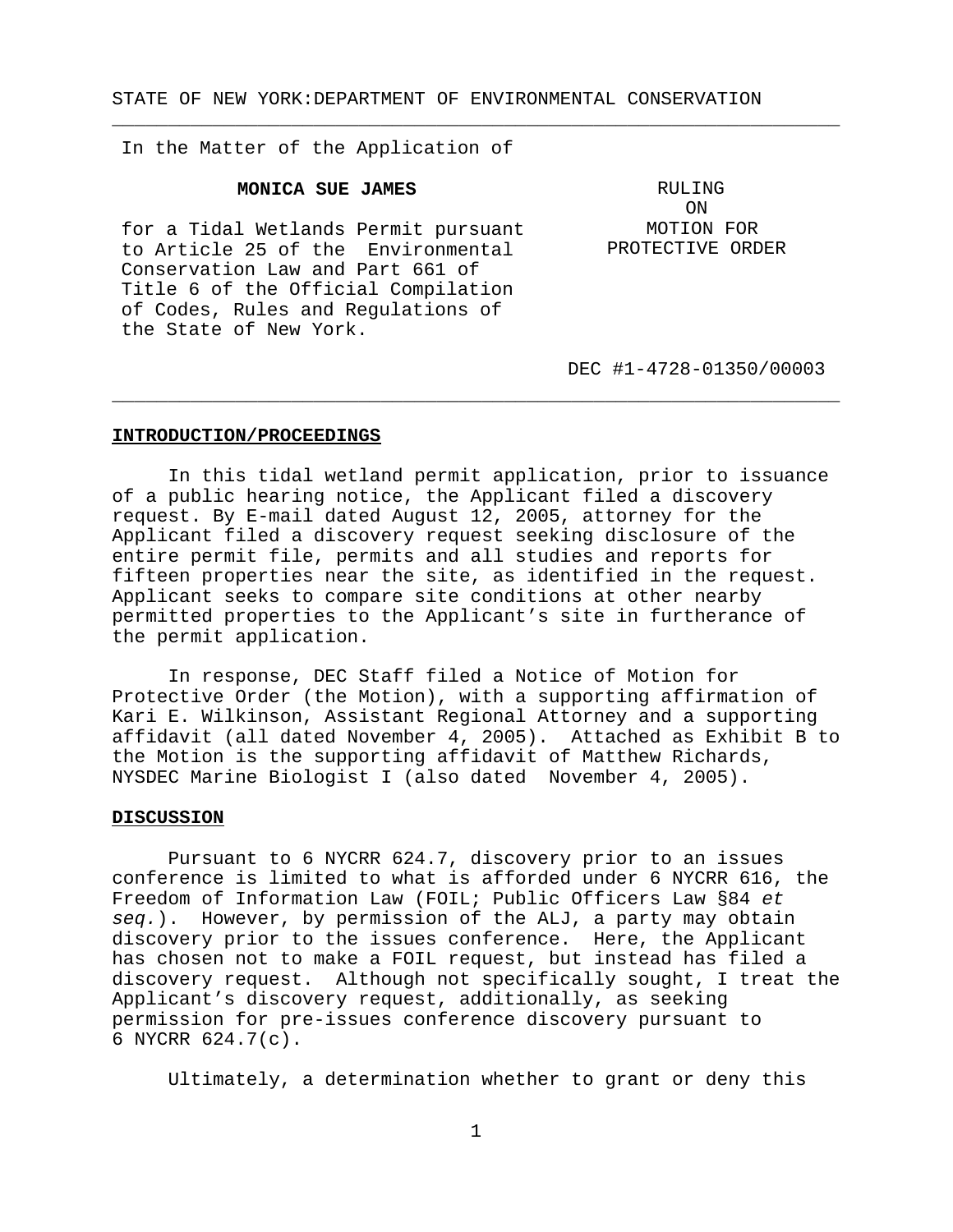wetland permit application necessarily focuses on whether this Applicant has demonstrated compliance with the statutory and regulatory requirements of ECL Article 25 and 6 NYCRR part 663, which is the proper subject of this permit hearing. This is a site specific analysis. Evidence of issuance of permits for other properties will be of secondary importance (at best), and likely not relevant to determining compliance with the statutory and regulatory requirements. Following is a discussion of DEC Staff's opposition to the discovery request and the Applicant's response.

## **Relevance**

DEC Staff contends that compliance with the discovery request would be extremely burdensome and that the request is not relevant to the above captioned permit proceeding and further is overbroad and vague. Instead, DEC Staff contends, wetlands permit issuance determinations are site specific, made according to the specific, unique factors existing at the time the permit application is received. In support of its position, DEC Staff cites *Matter of Leibner v NYSDEC*, 291 AD2d 558 (2nd Dept., *lv denied* 98 NY2d 606 (2002) and *Matter of Stephan Kroft*, Decision of the Commissioner, July 8, 2002, 2002 WL 1586198.

> "Permit issuance determinations are fact-specific decisions and the facts and bases for permit issuance in these other instances are not articulated in this record - nor should they necessarily be required to, given that each are based on fact specific evaluations applicable to their site." *Leibner supra.*

The Applicant counters that pursuant to Civil Practice Law and Rules (CPLR) §3101, "[t]here shall be full disclosure of all matter material and necessary in the prosecution or defense of an action; regardless of the burden of proof." Discovery in this administrative hearing generally conforms with CPLR practice; *see* 6 NYCRR  $624.7(b)$  and  $(c)(2)$ . The Applicant purports to have photographs of over 150 docks located on the south shore of Long Island. The Applicant asserts that each of the 15 properties identified in her request represents a location with an existing dock, and further that each of these docks share a large number of characteristics with her proposed dock. These existing docks, the Applicant contends, can be observed on aerial photographs, satellite photographs, by boat and often, from land.

In addition, the Applicant argues that the language of the Department's tidal wetland regulations is not specific; that information contained in the requested permit files will likely enable the Applicant's technical and scientific consultants to characterize the Department's permitting standards and infer how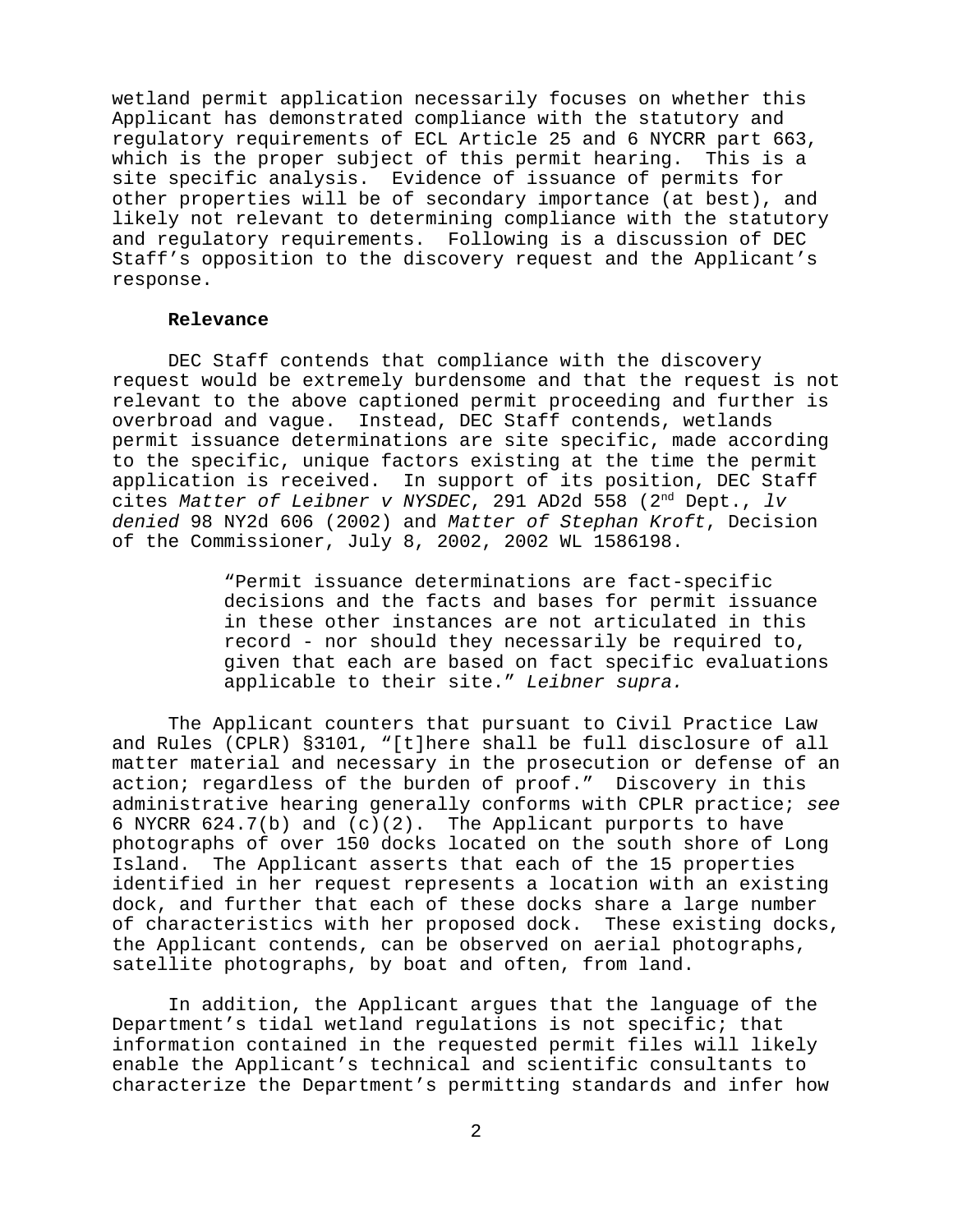Staff interpreted the permitting standards as applied to these other existing docks on the Great South Bay. Nonetheless, the Applicant concedes that without the production and review of the requested 15 permit applications, it is impossible to predict the degree of relevance those materials may have to the current permit application proceeding. The Applicant concludes that taken as a whole, the 15 files may serve to provide a "roadmap" that can be used by the parties and the Commissioner to clarify standards, facts and framework surrounding the issues presented by this permit application.

Regarding *Kroft, supra*, the Applicant notes that did not address the issue of discovery presented here, and in any event, the Commissioner's comments are not precedent setting with respect to the CPLR. In the Applicant's view, the Commissioner's conclusion in *Kroft* is not based upon the ALJ's discussion regarding the proliferation of other dock structures or upon a principle of law, but instead is based upon the hearing record in that matter. Therefore, the Applicant contends that the Commissioner's conclusion in *Kroft* does not relate to the issue whether the permit applicant in that matter should have had access to DEC files or whether the information contained in any one or more permit files might be relevant.

DEC Staff cites the affidavit of Marine Biologist I, Matthew Richards, that, "[e]nvironmental conditions and site conditions are for all practicality different than those of another area in a different section of the bay. For sites to be considered the same, one would have to show the same exact conditions exist in all aspects..." *See also, Matter of Brian Zazulka*<sup>1</sup> , Commissioner Decision, December 27, 2004, 2004 WL 3048988 (N.Y.Dept.Env.Conserv.), *affirmed on judicial review,* 807 N.Y.S.2d 311, 2006 N.Y. Slip Op. 00528, N.Y.A.D. 2 Dept., Jan 24, 2006*.* Therefore, only if the Applicant can show that another site is the same in all respects, would such comparison be relevant.

In sum, wetland permit determinations are case-by-case decisions based upon compliance with the statutory and regulatory requirements of ECL Article 25 and 6 NYCRR part 661. The determination whether to grant this permit necessarily focuses on whether this Applicant has demonstrated compliance with the statutory and regulatory requirements of ECL Article 25 and 6 NYCRR part 661, which is the proper subject of the anticipated hearing.

<sup>1</sup> *Zazulka* was a freshwater wetland case, but the principle regarding comparison of an applicant's site to other sites applies as well to tidal wetlands permit review.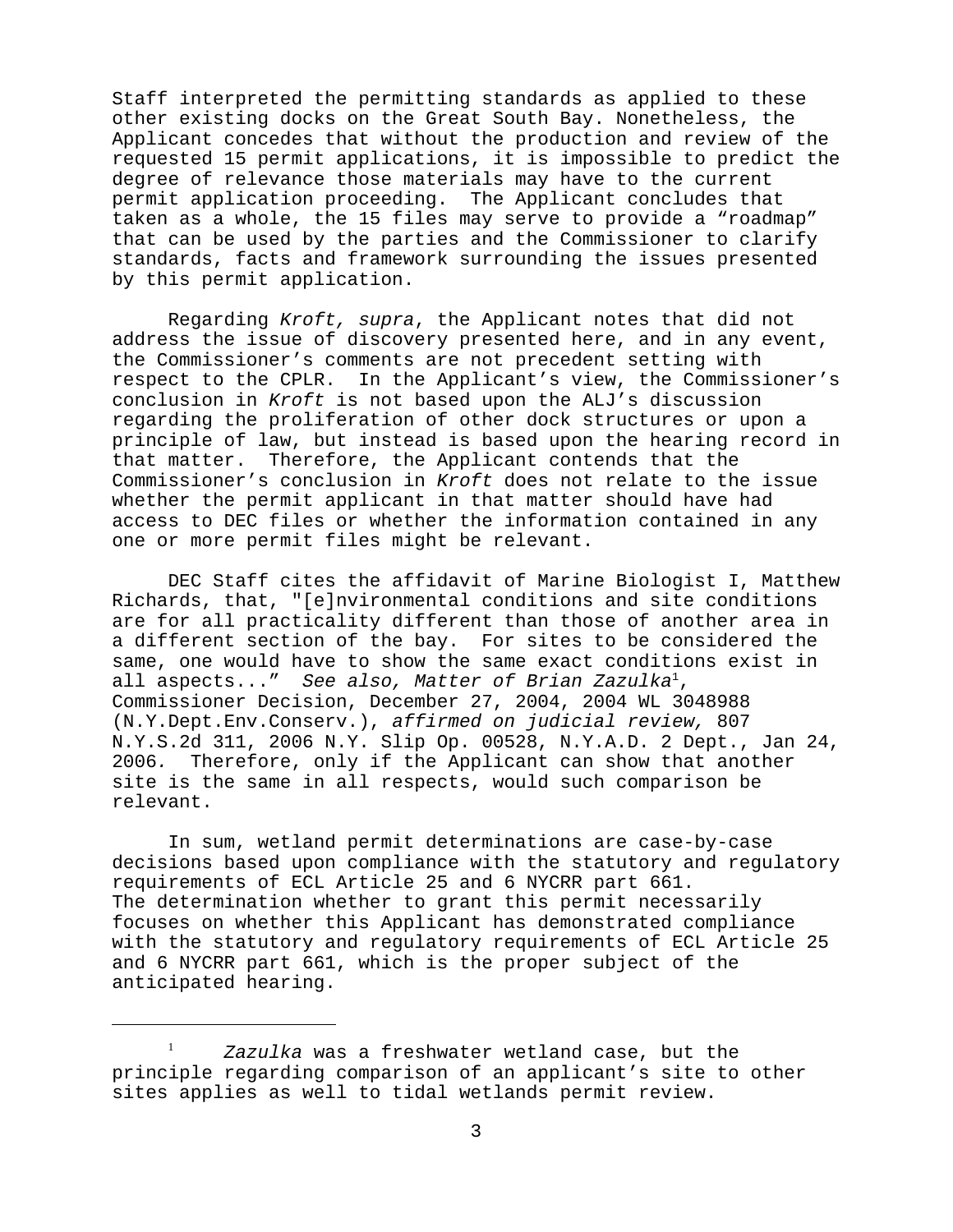In a previous wetlands case, I noted that rather than supporting that applicant's position, the comparison to other properties shows that the Department's wetlands permitting decisions necessarily are case-by-case, site specific determinations, and that, where appropriate, DEC Staff has responded to unique site specific conditions to work with a permit applicant. *Zazulka supra*. In *Zazulka*, that applicant proposed to show that four other wetland permit cases in the vicinity of the site were not any different than the Applicant's; and because permits were granted in these other instances, Zazulka contended that his permit application also should be granted. But instead, *Zazulka* analogized that an aspect or feature of each of the other sites was similar to his site, and, if these similar features were taken together, they comprise a hypothetical property similar to the *Zazulka* site. That argument was not what that applicant initially proposed to show and the argument was rejected. *Zazulka supra*.

# **Overbroad and Vague**

Regarding Staff's contention that the Applicant's request is overbroad and vague, Staff states that the request describes the locations of the permit applications/properties sought, by address, tax lot number and/or current owner of the property. However, the Department's data base, *Department Application Review and Tracking* (DART), locates applications made after 1992 by permit number and rarely can locate applications by address or owner. Applications made prior to 1992 are cataloged at Region 1 Headquarters by the name of the applicant (*i.e.,* the name of the applicant at the time the application was made; not necessarily the current owner of the property). Therefore, Staff contends, the Applicant would have to provide names of current and prior owners before Staff could possibly comply with the request. In addition, Staff contends that Applicant's request to review "the entire permit file including the application, correspondence, permits, as well as all studies and reports," is extremely overbroad, because included in the request are materials that consist of privileged documents. For these reasons, DEC Staff asserts that the discovery request is overbroad and vague and the order of protection should be granted.

Nonetheless, while DEC Staff asserts that a protective order should be granted with respect to the Applicant's discovery request, Staff acknowledges that the Applicant may seek the information through FOIL.

Lastly, I reject DEC Staff's contention that the discovery request must be denied because to do otherwise would unduly prolong the permit hearing. This permit hearing is conducted at the request of the Applicant. It is the Applicant, not Staff,